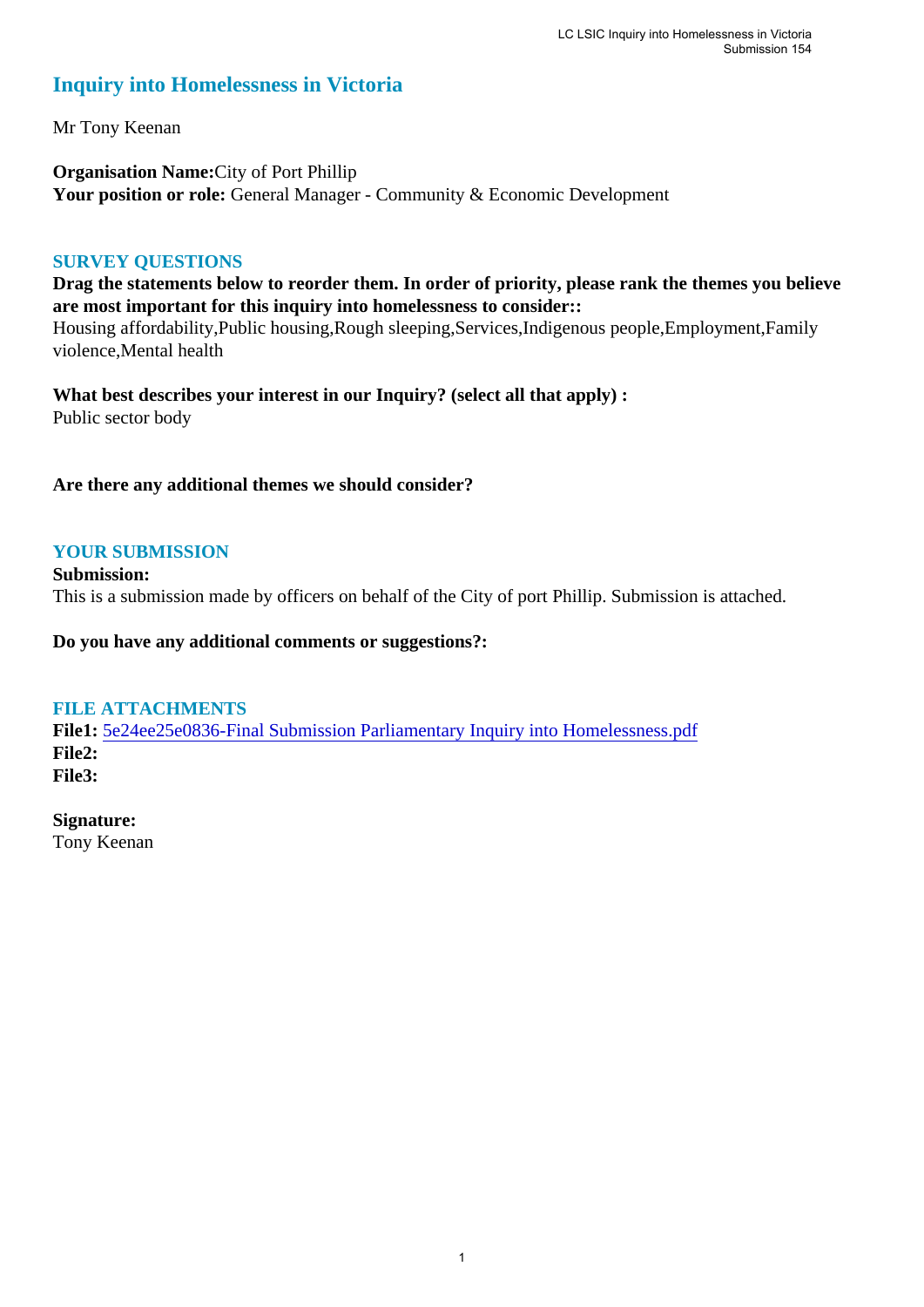

# **Submission to Parliamentary Inquiry into Homelessness in Victoria - City of Port Phillip**

*January 2020*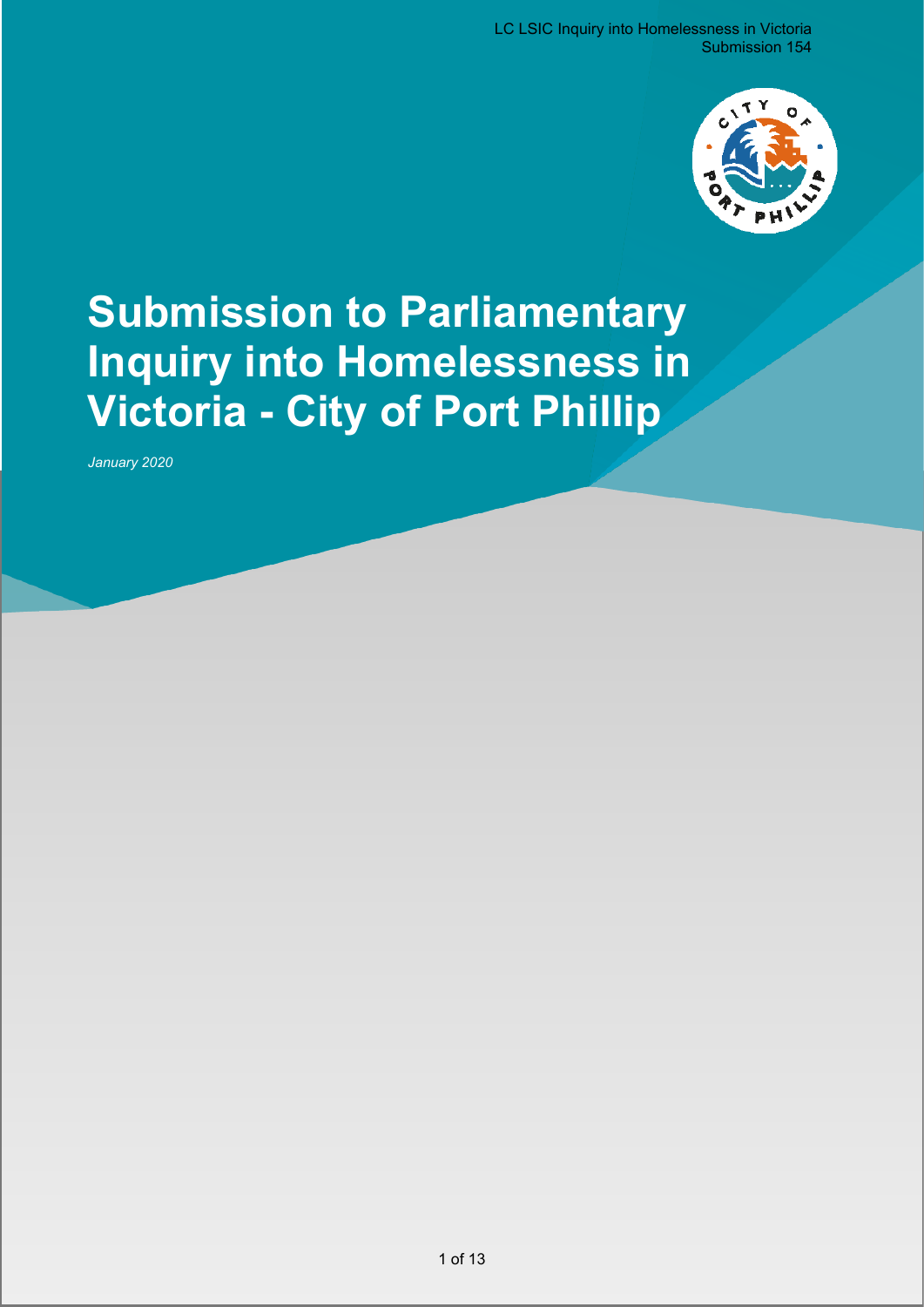# **City of Port Phillip**

The City of Port Phillip congratulates the Victorian Parliament for undertaking this inquiry into homelessness and welcomes the opportunity to provide a submission.

The City of Port Phillip (CoPP) is located in Melbourne's inner southern suburbs between two and eight kilometres from the Melbourne CBD. Port Phillip is made up of nine neighbourhoods and includes the suburbs of Albert Park, Middle Park, Balaclava, St Kilda East, Elwood, Ripponlea, St Kilda, St Kilda West, Port Melbourne, South Melbourne and parts of the new Fisherman's Bend Urban Renewal Area.

The City of Port Phillip has a diverse community with an estimated resident population in 2017 of 110,967 people. Port Phillip's population is expected to grow to more than 168,549 people by 2041; a significant 55 per cent increase from the 2017 estimate. The City of Port Phillip (the Council) has a proud tradition of responding to people experiencing homelessness or at risk of homelessness and has added to its well established affordable housing strategies by developing specific homelessness action strategies which have been aligned to a series of Council Plan directives and the Municipal Health & Wellbeing Plan.

Council has an enduring commitment to social justice and recognises homelessness, primarily a housing problem, as a priority. Affordable housing is consequently an important element of the Council's strategy to help those experiencing housing stress and who have no home.

Human rights principles inform Council's approach to rough sleepers and managing public space, working in a targeted way to ensure the rights and interests of vulnerable people, who are sleeping rough, are also met. Council is legally obliged as a public authority within the Victorian Charter of Human Rights and Responsibilities 2006 to consider human rights when it makes laws, develops policies and provides services. Council's responses to homelessness are in accordance with this Charter.

Council believes that local government plays a key role ensuring people have access to affordable, secure housing and support required to sustain tenancies and develop a sense of belonging to their community. This approach is consistent with the aims of the *Victorian Local Government Act 1989* that requires local government authorities to:

- consider the diverse needs of their local community in decision making,
- provide leadership by establishing strategic objectives and measure achievements, and
- advocate for the interests of their local community to other communities and governments.

### **What do we know about Homelessness?**

Australia is one of the few countries that counts homelessness in its national census. In addition, the Australian Institute of Health and Welfare (AIHW) collects detailed data on people who use government funded homelessness support services. Other submissions have provided an overview of this data and measurement of homelessness to the Inquiry, so CoPP will focus on some aspects of the data relevant to our submission.

#### **The greatest increase in homelessness has been in inner city areas of capital cities.**

The *Australian Homelessness Monitor*[i](#page-12-0) reports that the Australian Bureau of Statistics (ABS) shows that homelessness has increased the most in capital cities and that generally rates of increases have been highest in the inner city areas.

#### **Rough Sleeping is rising at faster rates than other forms of homelessness.**

The Monitor<sup>[ii](#page-12-1)</sup> also reports that rough sleeping is increasing at a faster rate than other forms of homelessness. The ABS show that nationally, rough sleeping grew by 20% between 2011 and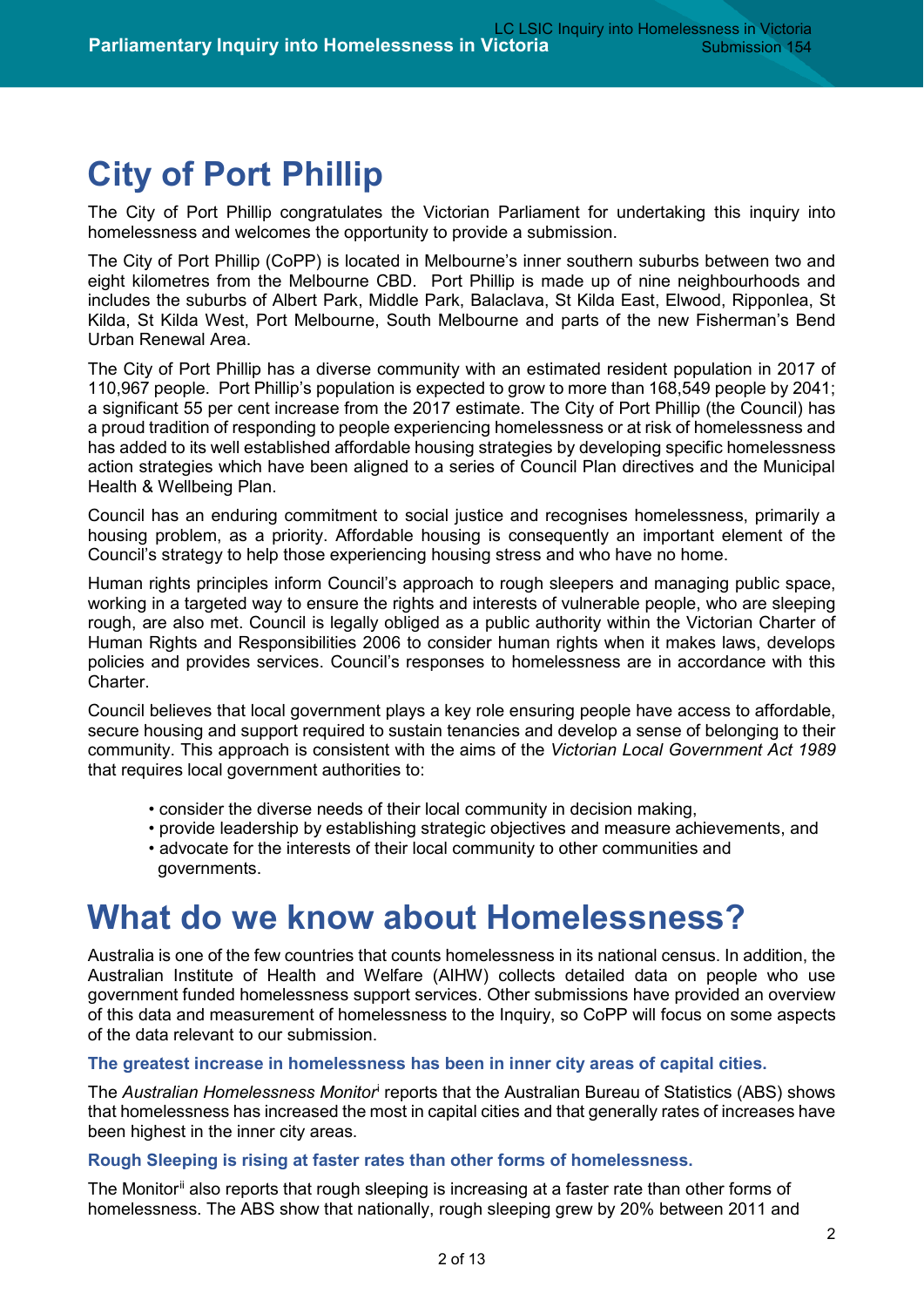2016. This was especially true in the City of Melbourne which recorded a 200% increase in rough sleeping. Port Phillip Zero (see below) indicates that rough sleeping has increased in CoPP by 51% since the 2016 Census (71 to 107).

#### **Older people represent the fastest growing cohort of people experiencing homelessness**

Older people in the 55-74 age group, in particualr single women, were the fastest growing group experiencing homelessness in the 2016 Census. In the decade to 2016, this group grew by 55%. This is also reflected in the AIHW data on service use. This showed a 26% increase over the past three years where old age was identified as a presenting service issue. $iii$ 

#### **People rough sleeping are older than other people experiencing homelessness**

ABS dat[aiv](#page-12-3) shows that the two largest cohorts that experience *overall homelessness* (by age) are people aged 19-24 (17,725 people) and 25-34 (24,224), and the two largest cohorts experiencing *rough sleeping* by age are 35-44 (1,756 people) and 45-54 (1,782). This would suggest people who are rough sleeping have likely experienced other forms of homelessness (homeless services, couch surfing, marginal or extreme over crowded housing) prior to sleeping rough. Importantly, it presents a very compelling argument for intervening early to find sustainable solutions for young people experiencing homlessness, to ensure that they do not move into rough sleeping over time.

#### **SUMMARY**

- Homelessness is increasing and the increase is greatest in the inner city areas of big cities.
- Rough sleeping is increasing at faster rates than other forms of homlessness and in the City of Port Phillip it has increased by over 50% since the 2016 Census.
- Older people are the fastest growing cohort of people experiencing homelessness.
- People rough sleeping are older than other cohorts of people experiencing homelssness.

## **What causes or contributes to Homelessness?**

Homelessness is complex and can arise from a range of complex issues, so it is difficult to point to a single cause as being the sole dri[v](#page-12-4)er. Suzanne Fitzpatrick<sup>y</sup> reports that it can be the result of an interplay of "individual, interpersonal and structural" factors. It is possible however to point to some common themes or correlations that indicate the main drivers of homelessness.

#### **A Lack of Affordable Housing**

There are several indicators that suggest the increase in homelessness in Australia is driven by changes to housing markets and a corresponding lack of affordable housing.

Fitzpatrick<sup>[vi](#page-12-5)</sup> reports that comparative research suggest that housing market trends have the most direct impact on levels of homelessness. In Australia it appears that the decline in social housing, driven by a decline in investment in social housing, has contributed to an increase in homelessness. The Homelessness Monitor[vii](#page-12-6) reports that during the four years from 2013/14 to 2016/17 investment in social housing *declined* by 8% while spending on homelessness support services *increased* by 29%. At the same time the number of affordable housing units have declined, particularly in inner city area of large cities, which are the areas that have seen the largest increases in homelessness.

AIHW data reports that in 20916/17, 24% of service users reported that their reason for seeking service was a "housing crisis" and this represented a 32% increase on the previous two years - the fastest growing category of reasons for seeking homelessness support.<sup>[viii](#page-12-7)</sup>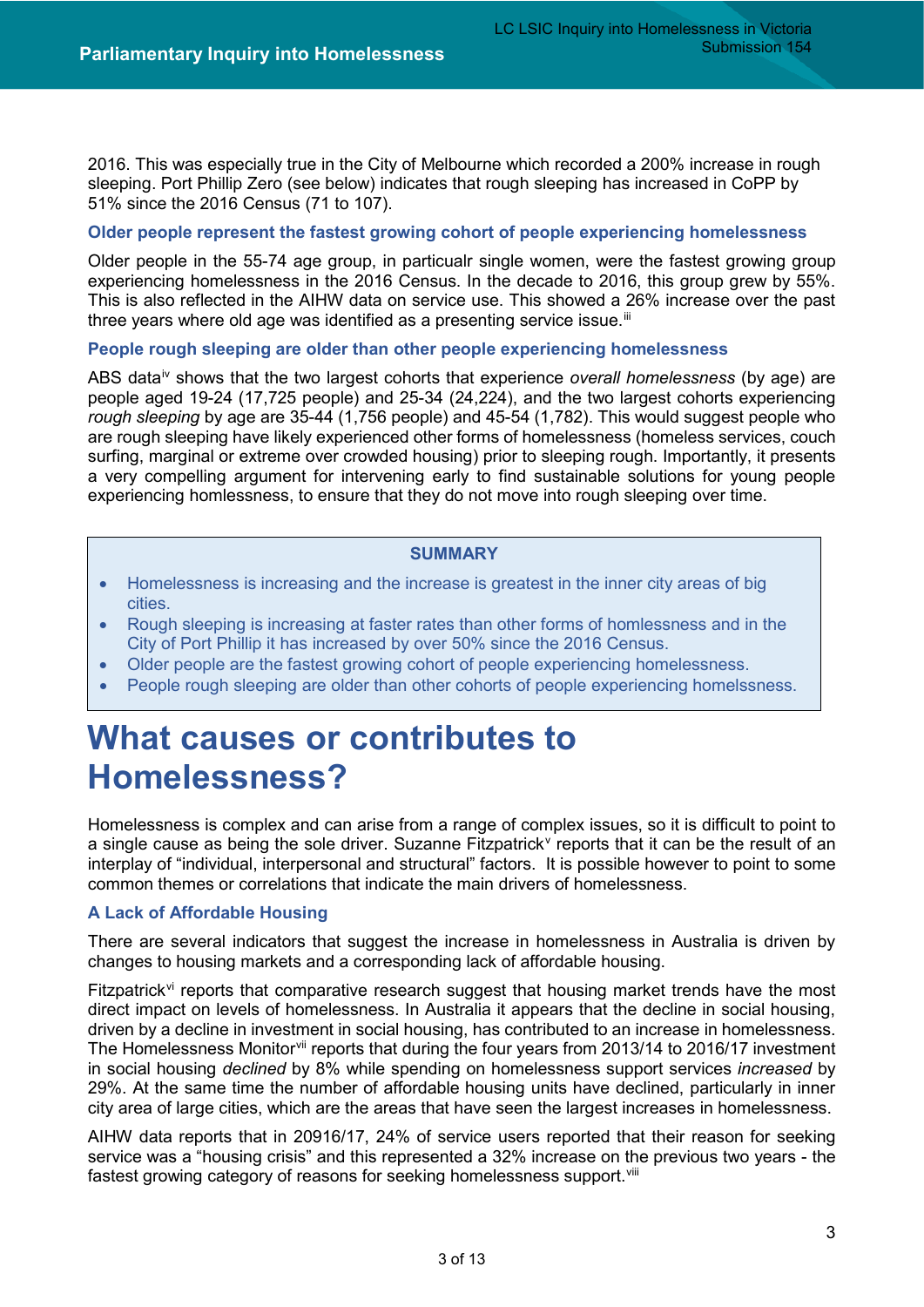This broadening of the housing affordability problem creates an imperative to increase affordable housing across the spectrum of need (very low, low and moderate income households) and through the provision of both social and private housing. More affordable housing for moderate income households will ultimately increase the supply of social housing for the most vulnerable, and persons experiencing homelessness, through reducing bottle necks in housing supply along the spectrum. The Victorian Planning System offers significant potential to deliver both scale and diversity of new social/affordable housing, through a combination of the current voluntary (value sharing) approache and the introduction of mandatory 'inclusionary' mechanisms.

#### **Family Violence**

AIHW reports that domestic and family violence is the most commonly reported "main reason" for seeking assistance' from a homelessness support service. In 2016-17, 27% of services reported family violence as the prime presenting issue; this represents a 24% increase in the previous two years.

#### **Income and Poverty**

The Homelessness Monitor reports that people who rely on social security benefits, particularly Newstart and Youth Allowance, are considered at great risk of homelessness. The failure to adequately index these payments, particularly Commonwealth Rent Assistance, has meant that the capacity of people to pay rent has declined, especially in those markets that have seen rents increase substantially above CPI.

Saunders, Wong and Bradbury (2016)<sup>[ix](#page-12-8)</sup> have identified that poverty levels are increasing, due to increasing amounts of incomes being spent on housing. They compare poverty levels before housing costs (BHC) and after housing costs (AHC). Their work shows that housing costs are now an important contributor to poverty leading to an increase in the overall poverty rate by 3.3%. They report that the rising cost of housing has seen 613,000 people fall below the poverty line from 2003- 04 to 2013-14 because of high housing costs; 229,000 of these people are children.

#### **SUMMARY**

Evidence suggest that the main drivers of homlessness are:

- **lack of affordable housing**
- Family Violence, and
- poverty and a lack of adequate income.

# **Housing First Approaches Reduce Homelessess**

#### **Housing First**

Housing First is an approach that places people experiencing homelessness directly into permanent and safe housing with "wrap around" support services to address complex needs such as mental health and alcohol and drug support. This differs from the traditional approaches which place people in short term crisis accommodation until they were "stabilised" and then into housing.

The Australian Housing and Urban Research Institute Housing (AHURI) report published in 2012<sup>x</sup> [examined USA Housing First programs](https://www.ahuri.edu.au/research/final-reports/184) and found that they were successful in retaining accommodation for those people at risk of homelessness. A longitudinal study of 225 people in the USA compared the outcomes of those using traditional services and those using a Housing First program. The research found that 88 per cent of those in the Housing First program retained their housing for two years compared to 47 per cent in the other programs.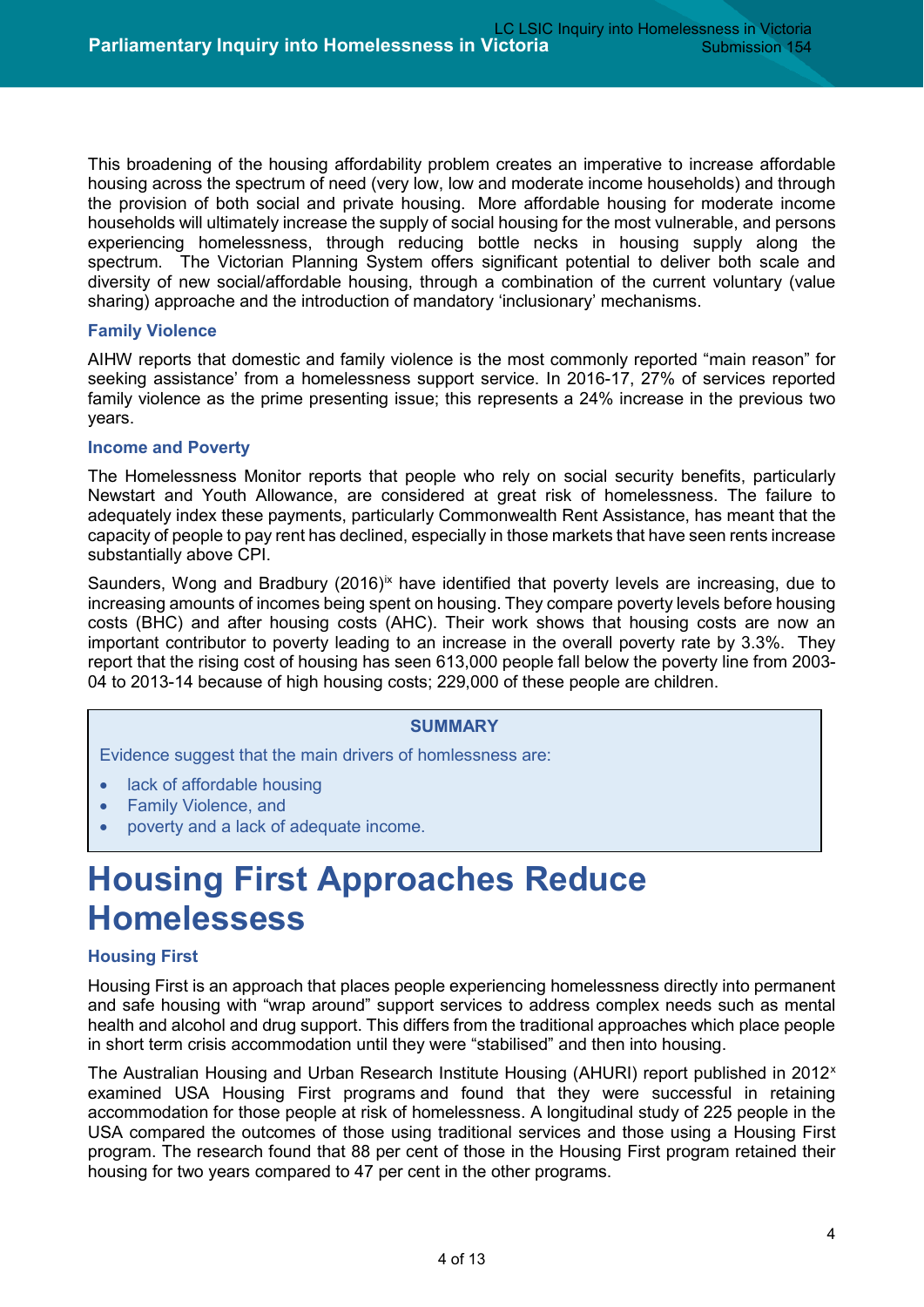[European program evaluations](http://housingfirsteurope.eu/guide/what-is-housing-first/the-evidence-for-housing-first/) have measured results that match or exceed the success achieved in North America across the indicators of ending homelessness for people with high support needs, health and well-being and social integration.

Chez Soi<sup>[xi](#page-12-10)</sup> was a randomised controlled study across five provinces in Canada which used a housing first approach for people who were rough sleeping with a mental illness. The experimental group received a housing first approach and the control group received "treatment as usual". 62% of those participants receiving the housing first approach were housed the whole time in the last six months, whereas 31% of the treatment as usual approach were housed.

Housing First programs can also be cost efficient for governments and the community. [Data from one](http://housingfirstguide.eu/website/wp-content/uploads/2016/06/HFG_full_Digital.pdf)  [Housing First program in the UK](http://housingfirstguide.eu/website/wp-content/uploads/2016/06/HFG_full_Digital.pdf) found housing a homeless person cost £9,600 per person per year (excluding rent), which was around £1,000 per year less than placing the person in a shelter and nearly £8,000 less than placing them in a high-intensity support service (excluding rent).

Similarly, [AHURI research published in 2016](https://www.ahuri.edu.au/research/final-reports/265)<sup>[xii](#page-12-11)</sup> identified that providing housing (albeit not necessarily through a Housing First model) for homeless people in Western Australia saved the health system \$4,846 per person per year in the period 2009-12, mainly through people spending fewer days in hospitals and psychiatric care. Supported accommodation programs for people experiencing homelessness also led to an average of [\\$2,397 \(in 2011\) in reduced costs for the justice system](https://www.ahuri.edu.au/research/final-reports/218) (e.g. reduced prison time and engagement with police).

#### **A Lack of Social Housing is the Biggest Barrier to Implmenting Housing First**

The biggest barrier to implementing Housing First in Victoria is a lack of social and affordable housing. The Homless Monitor<sup>[xiii](#page-12-12)</sup> reports that recent trends in government housing expenditure and

in government supported housing provision have been highly problematic. Despite the ageing of the public housing stock and the ongoing intensification of unmet housing need, capital investment in social housing fell by 8% in the four years to 2016-17. Expenditure on homelessness services increased by 29% over the same period (in real terms) and is on track to exceed \$1 billion by 2020. This pattern means that it is very difficult to implement Housing First approaches as there is no housing to complement the investment in support.

The Victorian government's *Family Violence Housing Assistance Implementation Taskforce<sup>xiv</sup> reported* in 2017 that Victoria would need to provide 1,700 new social housing homes per year over the next twenty years to maintain social housing at its current level of 3.5% of total housing stock. The same report identified that double this amount is required (3,400 per year) if lower income households currently facing housing stress in the private rental market, are to have affordable housing.

The 2016 Productivity Commission Report on Government Services<sup>[xv](#page-12-14)</sup> indicated that Victoria had far lower levels of public and social housing than NSW. NSW had 110,000 units of public housing and 28,214 units of community housing, whereas Victoria had 64,404 units of public housing and 12,689 units of community housing. The report also shows that Victoria's capital spending on public housing was \$149.2 million for the 2015-15 year whereas NSW was \$344.9m and Queensland was \$277 million.

#### **SUMMARY**

- There is now an established and credible evidence base that demonstrates that "Housing First" approaches to homlessness are effective in reducing rough sleeping.
- The biggest barrier to implementing Housing First approaches in Victoria is a lack of social housing.
- Despite signficant recent investment by government, social housing stock has continued to decline in Victoria, while levels of homelessness, including rough sleeping, has increased.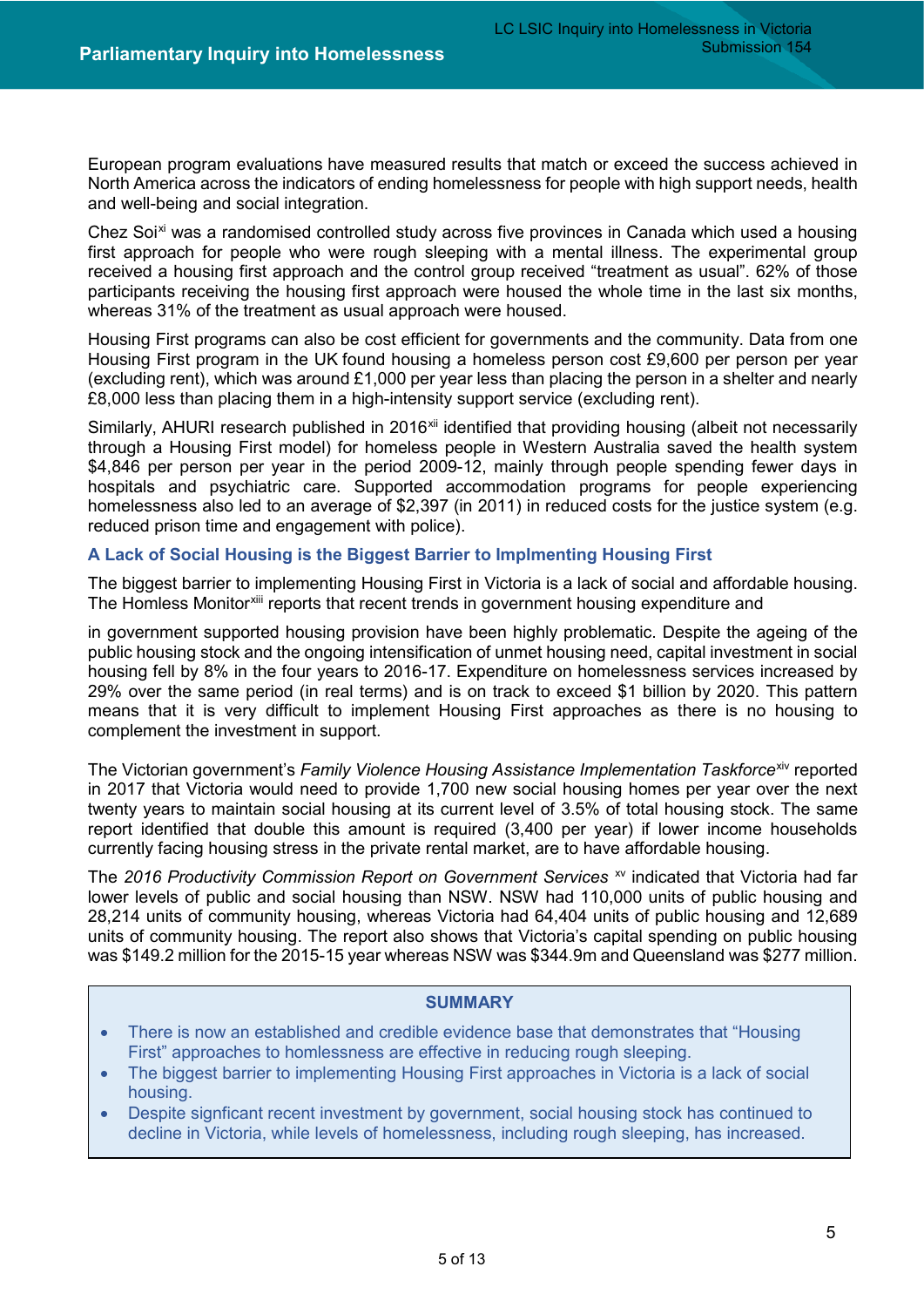## **Early Intervention and Prevention Progams**

Evidence also suggests that it is possible to prevent or minimise episodes and length of homlessness. Quality education, employment, positive physical and mental health, social connectedness, positive and respectful releationships and afforable housing are the major protective factors against homelessnes.

When people refer to homlessness prevention programs, they are usually referring to programs that intervene at early stages of homelessness or immediately prior to a person becoming homeless. These are often characterised as early intervention programs.

#### **Rapid ReHousing**

This refers to programs which intervene to quickly get someone re-housed when they become homeless, or to prevent them from losing their housing in the first instance. These approaches are used in Europe, USA and Australia. The Urban Institute in the USA<sup>[xvi](#page-12-15)</sup> reports there is a small, but growing, body of evidence on the efficacy of rapid re-housing. It finds that most of the evidence points toward rapid re-housing as successful in helping families exit homeless shelters. The intervention has low barriers to entry, high placement rates, and low rates of return to shelter.

#### **Helping People Keep Housing**

There have been a number of effective programs that stop people at risk of homlessness losing their housing. This is important as the Productivity Commission reports that about 2,000, or 7%, of tenants in public housing were evicted in 2012-13<sup>xvii</sup>. The Victorian Tenancy Plus prorgram (formerly Social The P[r](#page-13-0)oductivity Commission <sup>xviii</sup> reports that most people who engaged with the program maintained Housing Advocacy and Assistance Prorgam (SHASP) is a successful early intervention prorgam. their tenancy.

#### **Youth Foyers**

Youth Foyers provide targetted housing and support into education and employment for a limited time (usually up to two years), for young people experiencning or at imminent risk of homelessness. A number of evaluations of different foyer programs have found that Foyers are effective in improving housing, education, health and employment outcomes for young people experiencing homelessness. The five year evaluation of the Education First Youth Foyers<sup>[xix](#page-13-1)</sup> in Victoria, found that 85% of the young people were in work or education 12 months after exiting the foyer, 75% had completed Year 12 or or higher and 50% were in their own housing, with only 1% in crisis accommodation.

## **City of Port Phillip - Homelessness**

The City of Port Phillip has for many years experienced higher levels homelessness than other cities in Victoria and Australia.

#### **Overall Homlessness**

Port Phillip has the fourth highest number of homeless citizens in the state. The 2016 Census<sup>[xx](#page-13-2)</sup> reported that the five LGAs with the highest levels of overall homelessness were Dandenong (2,103), Melbourne (1,721), Brimbank (1,467), Port Phillip (1,127) and Tullamarine (849).

#### **Rough Sleeping**

While homelessness is a problem in many municipalities in Victoria, the 2016 ABS Census<sup> $xi$ </sup> reported that rough sleeping exists in large numbers in only a few LGAs, notably Melbourne (345), Frankston (75), Port Phillip (71), Yarra (66) and Geelong (67).

Rough sleeping is the most extreme form of homelessness and causes greatest personal harm to individuals. According to 2016 Census<sup>[xxii](#page-13-4)</sup> data, rough sleeping accounted for 8% of the total homeless population in Victoria.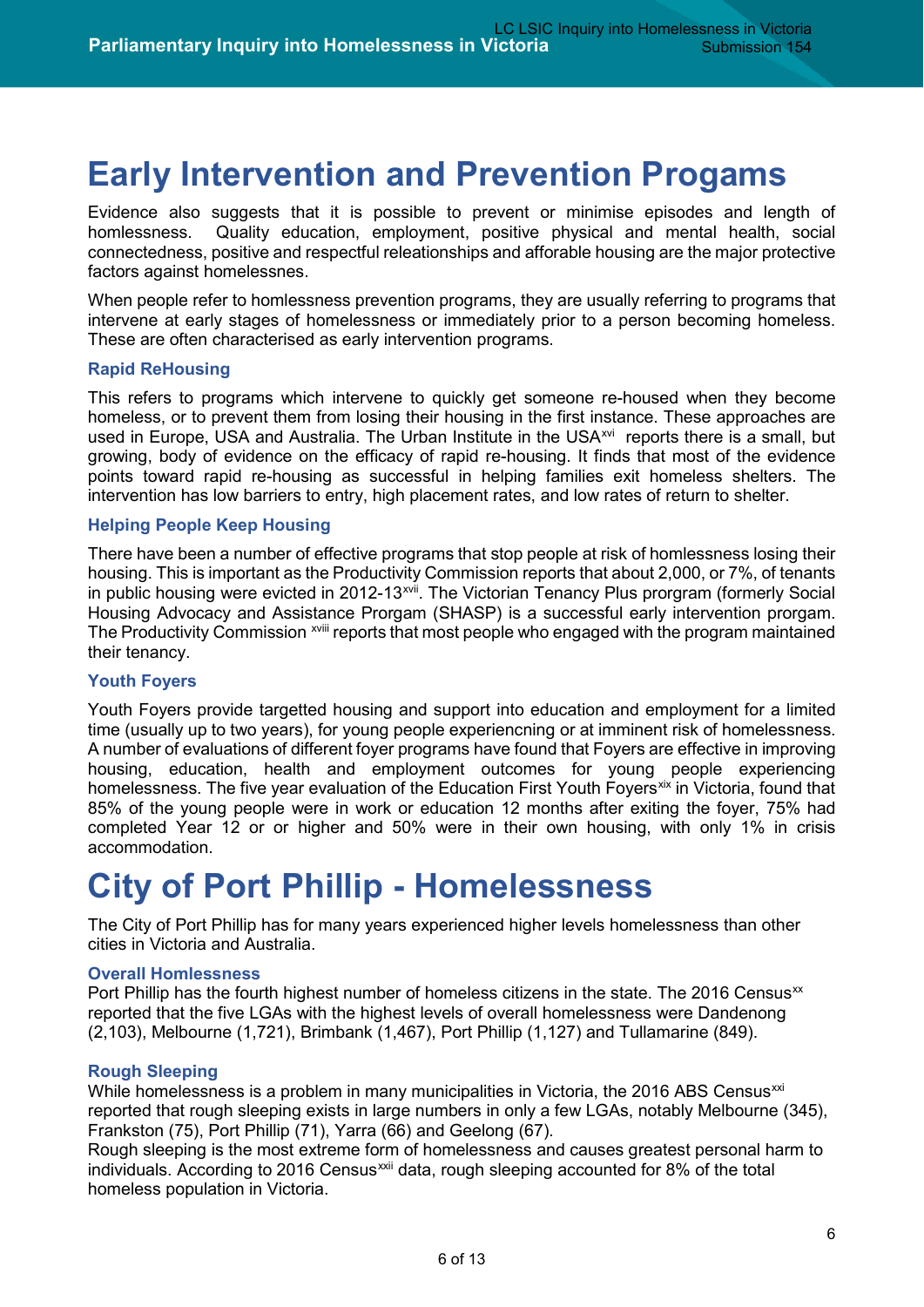Rough sleeping has increased substantially in the City of Port Phillip since 2016. A StreetCount taken in February 2018 indicated that there were 91 people rough sleeping in Port Phillip, whereas currently there are 107 people sleeping rough in the City.

#### **Council Strategies**

Council has two main strategies which aim to [ad](#page-13-5)dress homlessness. *In our Backyard: Growing Affordable Housing in Port Phillip 2015-2025xxiii* is Council's affordable housing strategy.This continues Council's 30 year history of directly investing in affordable housing in the City. *Think and*  Act: Homelessness Action Strategy 2015 – 2020<sup>[xxiv](#page-13-6)</sup> is Council's homelessness strategy.

Over the past 4½ years of the Homelessness Action Strategy, Council has worked with over a 1000 people aged over 50 to assist them to apply for a range of housing and support. Council has also directly assisted over 300 people aged 50 plus to move into social housing locally (most through Council's nomination rights into older person public housing). Over 50 % of these people were long term local residents on low incomes, mainly receiving Centrelink Newstart benefits, who were losing their private housing.

Since July 2019, Port Phillip with service providers in the City, has implemented a "by-name", real time list of people sleeping rough through the *Port Phillip Zero* initiative (refer below). Council has also provided grants to enable a response for rough sleepers on extreme heat days.

#### **Port Phillip Zero**

Council, along with a range of service providers and other agencies, has initiated Port Phillip Zero, a "collective impact" response to rough sleeping throughout the City. Collective impact is where a range of groups from different sectors agree to co-operate and work together to solve a common and complex problem.

In Port Phillip, the agencies below have joined together with a common agenda; to achieve functional zero rough sleeping in the City (where the number of people who enter rough sleeping each fortnight is no greater than the number of people who are housed and supported each fortnight).

- City of Port Phillip
- St Kilda Police
- DHHS
- Alfred Health
- Launch Housing
- Sacred Heart Mission
- Salvation Army
- Star Health
- Housing First
- **St Kilda Community Housing**
- Wellways
- Justice Connect

The Collective Impact Forum<sup>xxv</sup> describes four key features of collective impact programs:

- a common agenda
- shared measurement
- mutually reinforcing activities
- continuous communication.

An important component of Port Phillip Zero is the By Name List, which allows us to know the number of people rough sleeping in "real time". The By Name List, is a shared measurement tool. This is a near-to-real time mechanism for rigorous and reliable data capture on the incidence and prevalence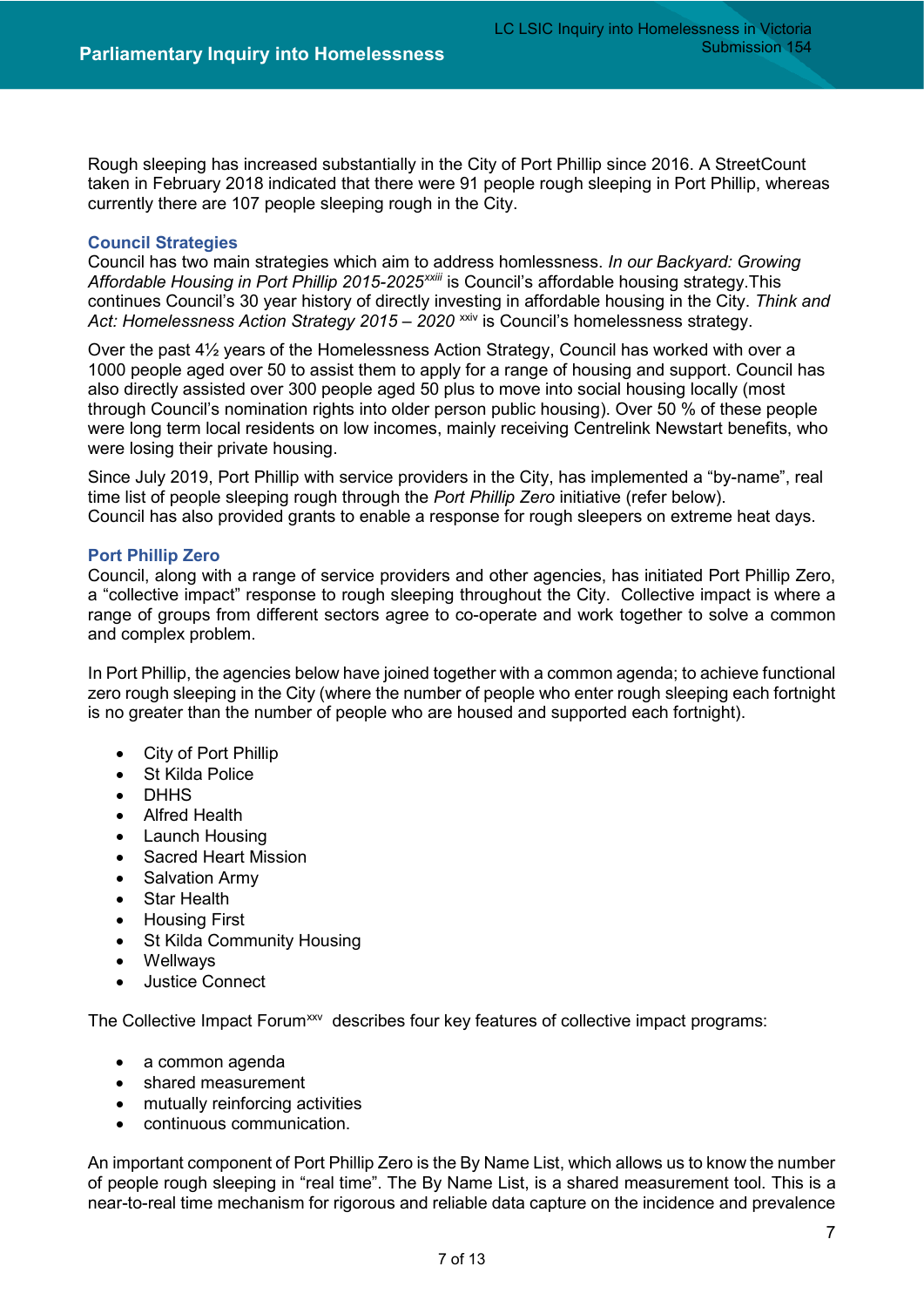of homelessness and the effectiveness of our housing response. The By Name List is used to monitor service delivery, allocate responsibility for finding solutions for people, track trends and outcomes, identify system barriers, and to inform and drive system improvements. The By Name List is updated fortnightly and means that we can identify and work with all people who are rough sleeping in the City at a given point in time.

The By Name List is updated at the fortnightly Service Co-ordination Meeting as part of the Project. Most importantly, this meeting aims to find housing matched with relevant support for people on the List. This meeting discusses and agrees on service responses for individuals, allocates responsiblities to different agencies and updates the List.

The shortage of affordable housing and the barrier this creates to implementing Housing First solutions (refer above) has has particularly played out in CoPP.

Table One (below) indicates the fortnightly changes in the numbers of people sleeping rough in the City. Inflow indicates new people identified as sleeping rough by agencies and outflows indicates the number of people who have exited rough sleeping. Over the five months, there have been 22 outflows; only nine of these have been into permanent housing. Of these nine, three had their housing breakdown within two weeks. This means that a total of six rough sleepers were successfully housed within those five months. The other outflows were to hospital (3), death (1), institution (1), loss of contact i.e. out of municipality (15) and short – term housing (4).

This shows that under Port Philip Zero, only nine people who were rough sleeping found housing over the five months. This is despite the combined efforts of the Department of Health and Human Services, Police, Alfred Health, Star Health, all homelessness support services and community housing providers meeting fortnightly to try to find housing. During this same period, 32 new people were rough sleeping in the city.

| <b>Fortnight Ending</b><br>(2019) | Number Of<br><b>People Rough</b><br><b>Sleeping In City</b> | <b>Inflow This</b><br>Fortnight (i.e.<br><b>New People</b><br><b>Rough Sleeping)</b> | <b>Outflow This</b><br><b>Fortnight (People</b><br><b>Housed Or Other</b><br>Exits) | <b>Explanation/Notes</b>                      |
|-----------------------------------|-------------------------------------------------------------|--------------------------------------------------------------------------------------|-------------------------------------------------------------------------------------|-----------------------------------------------|
| 24 July                           | 98                                                          | 6                                                                                    | $\overline{0}$                                                                      |                                               |
| 7 August                          | 104                                                         | 4                                                                                    | 1                                                                                   | 1 housed (DHHS)                               |
| 28 August                         | 108                                                         | $\overline{2}$                                                                       | 1                                                                                   | 1 housed (CH)                                 |
| 11 September                      | 109                                                         | $\overline{2}$                                                                       | $\overline{0}$                                                                      | 1 removed - error                             |
| 25 September                      | 111                                                         | $\overline{2}$                                                                       | $\overline{0}$                                                                      |                                               |
| 9 October                         | 112                                                         |                                                                                      | $\overline{0}$                                                                      |                                               |
| 22 October                        | 111                                                         | 7                                                                                    | 8                                                                                   | 2 housed<br>6 lost conact                     |
| 6 November                        | 104                                                         | 3                                                                                    | 10                                                                                  | 3 housed<br>6 lost contact<br>1 error removed |
| 20 November                       | 107                                                         | 5                                                                                    | 2                                                                                   | 2 housed                                      |

#### **TABLE ONE**

#### **Port Phillip Zero - Inflows, Outlows and Total Number of People Rough Sleeping**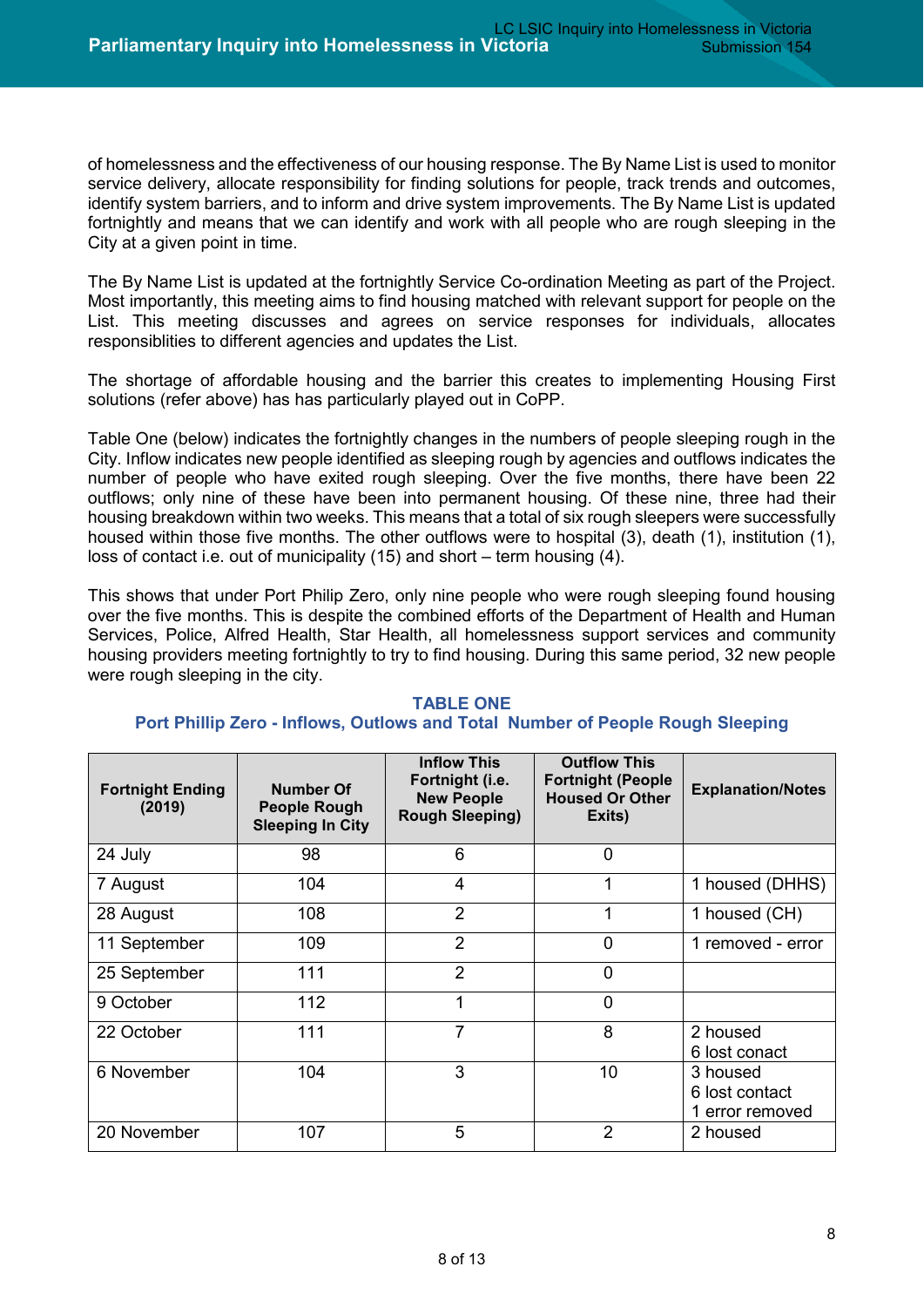The City of Port Phillip has some of the most expensive housing in Victoria, which means that without a signficant subsidy, private rental is not a viable housing exit for people who are rough sleeping. The Department of Health and Human Services' *Quarterly Rent Report* provides data on rental trends, including the number of affordable lettings, per LGA, per quarter. The affordability benchmark used is that no more than 30 per cent of gross income is spent on rent by lower income households on rent. Lower income households are defined as those receiving Centrelink incomes.

There is hardly any private rental housing that is deemed affordable in the City of Port Phillip. For the September 2019 Quarter, there were 2,814 new lettings across the City with only 15 of these being affordable.

Table Two shows that there were NO one-bedroom units deemed affordable in CoPP for the September 2019 Quarter, seven two-bedroom units, five three-bedroom units and three four plus bedroom units which were deemed affordable out of 1,632 lettings for the quarter.

#### **TABLE TWO September 2019 Quarter – Number of Affordable lettings for City of Port Phillip[xxvi](#page-13-8)**

| <b>Number of Bedrooms</b> | <b>Number of Lettings for the</b><br>Quarter | <b>Number of Lettings that are</b><br><b>Affordable</b> |
|---------------------------|----------------------------------------------|---------------------------------------------------------|
| One bedroom               | 692                                          |                                                         |
| Two bedrooms              | 807                                          |                                                         |
| Three bedroom             | 106                                          | 5                                                       |
| Four + bedroom            | 27                                           | ິ                                                       |

In addition, we have seen a significant decline is rooming house beds in the City over the past few years. Rooming houses have traditionally been a significant provider of affordable housing in the City for people living in poverty, and a housing option for people who are rough sleeping.

Table Three shows that since 2017, CoPP has lost 315 rooming house beds. During this time rough sleeping has increased significantly in the City.

#### **TABLE THREE Loss of Rooming House/Marginal Housing Rooms in City of Port Phillip**

| <b>Address</b>                      | <b>Private or</b><br><b>Community</b>         | <b>Reasons</b>                         | <b>Numbers</b> | Year |
|-------------------------------------|-----------------------------------------------|----------------------------------------|----------------|------|
| Gatwick Hotel *                     | Private                                       | Sold/closed                            | 80-100         | 2017 |
| Regal<br>5 Little Grey St. St Kilda | Community<br>Managed-<br><b>Housing First</b> | Closed due to planned<br>redevelopment | 50             | 2018 |
| 96 Tennyson St Elwood               | Private<br>Rooming<br>House                   | Sold/closed                            | 17             | 2018 |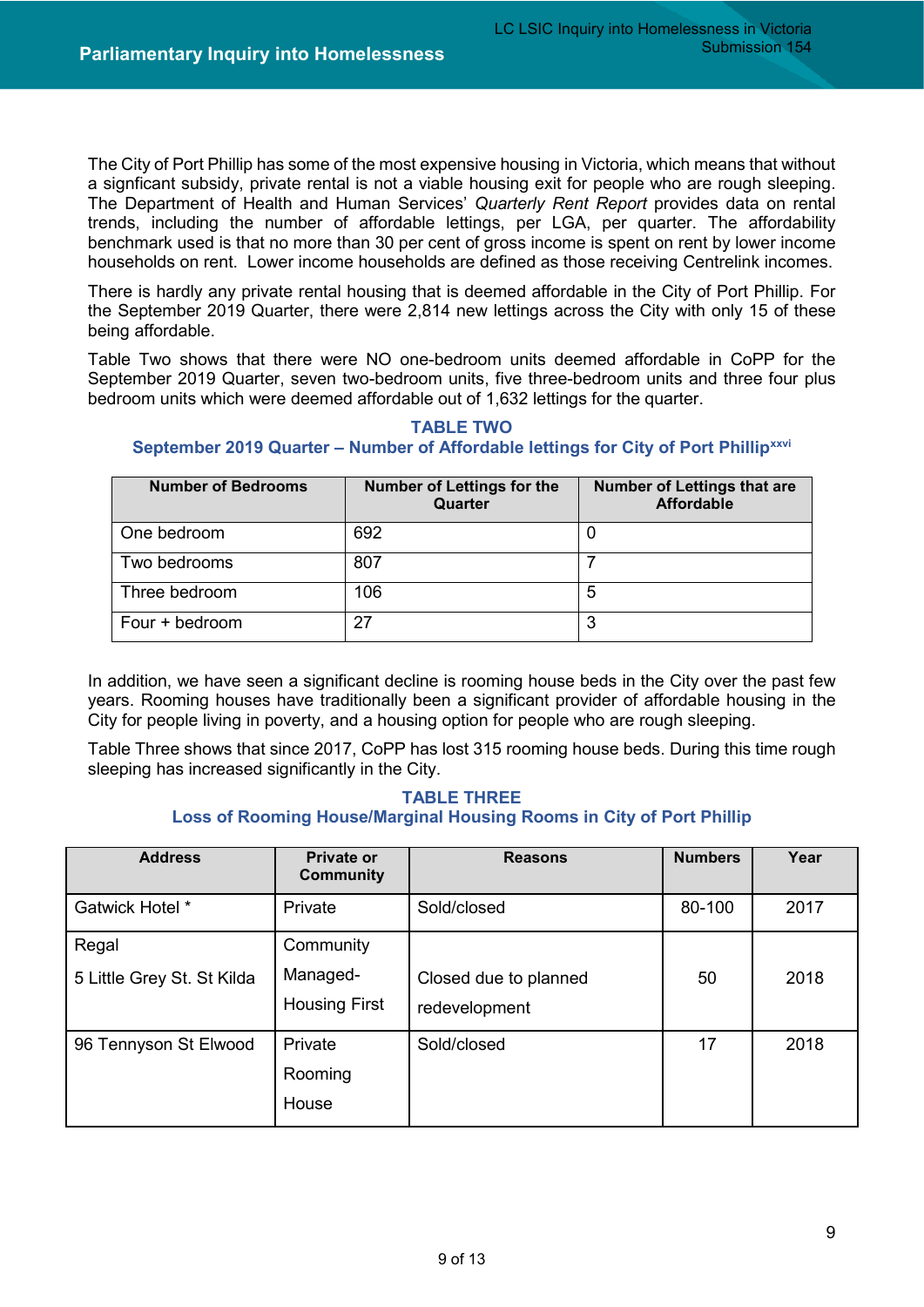| St Kilda<br><b>Apartments Formerly</b>             | Community<br>Managed- | Closed due to planned<br>demolishment/redevelopment | 47        | 2018 |
|----------------------------------------------------|-----------------------|-----------------------------------------------------|-----------|------|
| City Gate)                                         | <b>Housing First</b>  |                                                     |           |      |
| 6 Tennyson St. St Kilda                            |                       |                                                     |           |      |
| Beach House,                                       | Community             |                                                     | 22        | 2018 |
| 24 Little Grey St. St Kilda                        | Managed-St            | Closed due to planned                               |           |      |
|                                                    | Kilda                 | redevelopment                                       |           |      |
|                                                    | Community             |                                                     |           |      |
|                                                    | Housing               |                                                     |           |      |
| Chelmsford,                                        | Community             |                                                     | 15 (plus  | 2019 |
| 50 Barkly St. St Kilda                             | Managed-              | Closed due to planned                               | a further |      |
|                                                    | <b>Housing First</b>  | redevelopment                                       | 27 in Jan |      |
|                                                    |                       |                                                     | 2020)     |      |
| Oslo Hotel,                                        | <b>Private Hotel</b>  | Sold/closed                                         | 2 longer  | 2018 |
| 38 Grey St. St Kilda                               |                       |                                                     | term      |      |
| 24 A Jervois St. East St                           | Private               | Sold/closed                                         | 23        | 2019 |
| Kilda                                              | Rooming               |                                                     |           |      |
|                                                    | House                 |                                                     |           |      |
| *Sacs EST 300 overnight<br>referrals pa to Gatwick |                       | Total approx                                        | 300       |      |

### **Recommendations**

#### **Housing Affordablity**

**The City of Port Phillip recognises that over the past few years, the Government has made substantial investments in housing. However, this is still not sufficient to address the decline in social housing. At current rates of investment we will continue to see a continued decline in social housing as a percentage of housing stock.**

**In order to address the decline in social housing and overall housing affordability, it is recommended that:**

- **1. The Victorian State Government develops and advocates for a holistic approach, across different sectors and all levels of Government, to address the scale of the affordable housing challenge; incorporating policy, funding/financing, innovative delivery models and supporting governance arrangements.**
- **2. The Victorian State Government establishes a dedicated funding stream to ensure a continual program of new social housing stock, upgrades and renewal of exising social housing stock.**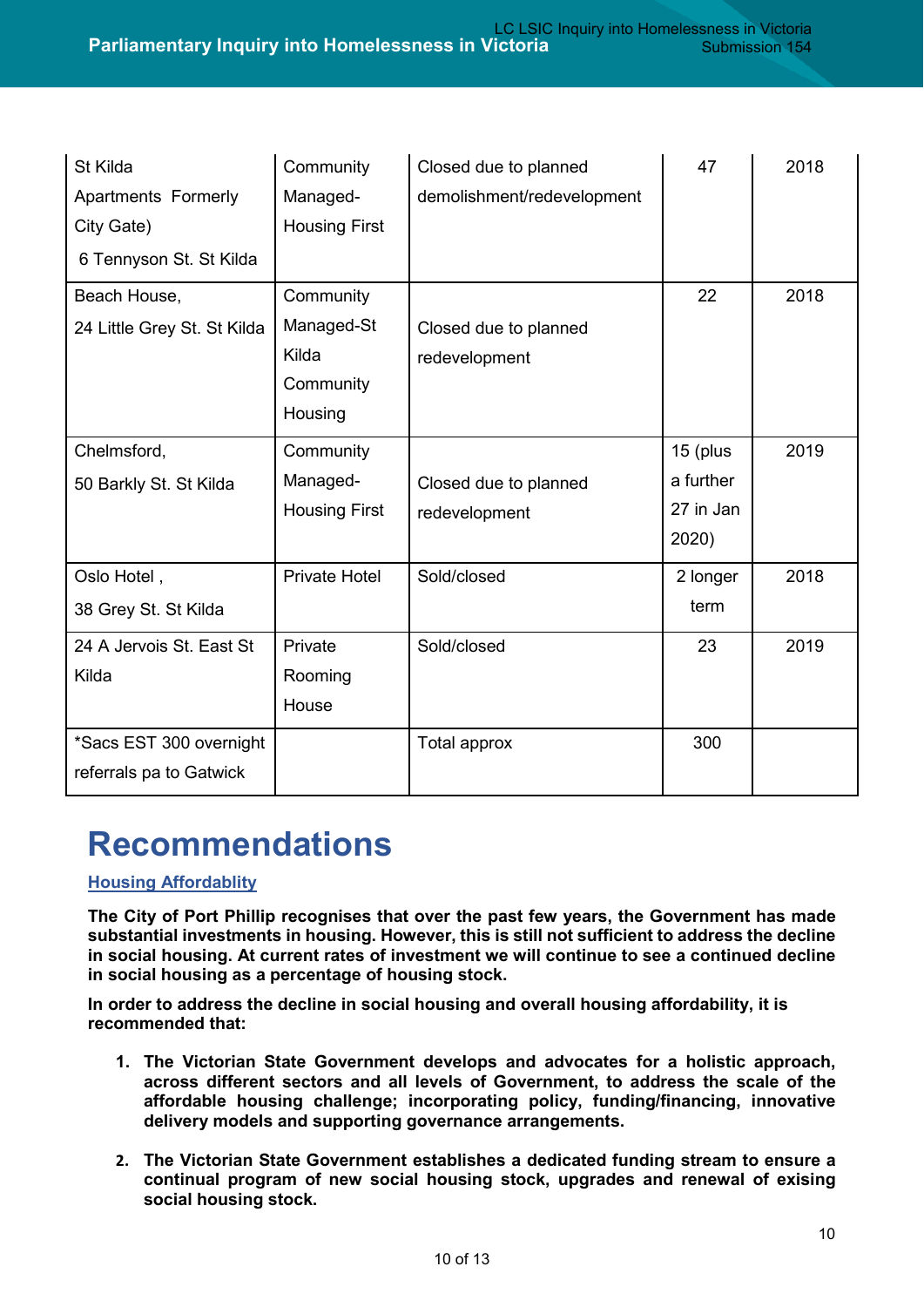- **3. The level of investment provided through this funding stream, combined with other measures (e.g. changes to planning), is sufficient to maintain social (public and community) [h](#page-13-9)ousing levels in Victoria at 3.5% of total dwellings. Swinburne Universityxxvii estimates that in order to achieve this, the delivery of 30,800 new social housing dwellings by 2031 and 60,200 new social housing by 2051 would be required. To achieve this, an average of 3,000 new dwellings per year until 2031, and over 1,800 dwellings per year between 2031 and 2051 will need to be delivered.**
- **4. The Victorian State Government maximises opportunities presented by the Victorian Planning System to deliver significant new social and affordable housing through a combination of:**
	- **4.1 Enhanced 'value sharing' mechanisms: where additional development yield above a nominated level is 'paid for' through the delivery of social and affordable housing e.g. density bonus systems. These 'opt-in' models are available under the current system of Voluntary Housing Agreements.**
	- **4.2 Inclusionary mechanisms: mandated requirements for inclusion of a specified proportion of social and affordable housing within a development, or payment of a cash-in-lieu contribution to enable housing to be delivered elsewhere in the area.**

#### **Housing First and Rough Sleeping**

**It is recommended that:**

- **5. Victoria reviews its policies and programs for rough sleeping to ensure that a Housing First approach to solving rough sleeping is properly implemented, reflecting the fundamentals of placing people directly into housing with wrap around support. This will necessiate sourcing an adequate supply of housing to match the investment which the State has already made in assertive outreach programs. This would significantly reduce the number of people rough sleeping in Victoria over time.**
- **6. As part of this, at least one Common Ground be developed in each of the Cities of Melbourne, Yarra and Port Phillip, as per the advice from the Inner Metropolitan Partnership. This would include sufficient ongoing, operational funding to enable 24 hour support at each site.**
- **7. Explore with relevant providers and stakeholders the introduction of a "By Name List" across the inner metropolitan area, with dedicated co-ordination of services to match people with housing and support.**
- 8. **Allocate 500 units of social housing stock in the first instance to the funded assertive outreach prorgams, so that a Housing First approach can genuinely be implemented. This could include requiring an amount of new housing developed under the Social Housing Growth Fund to be allocated to assertive outreach programs.**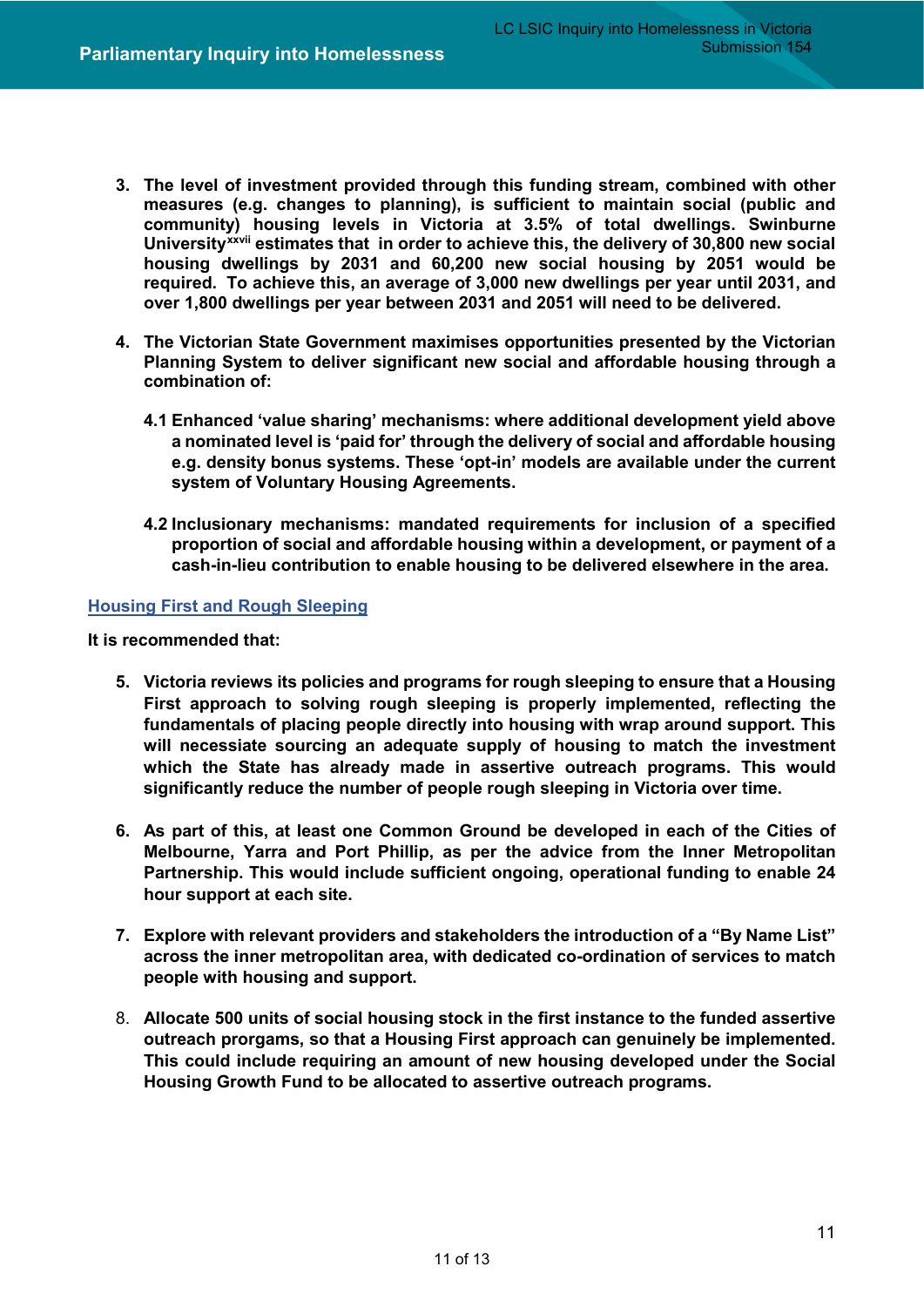### **References**

<span id="page-12-0"></span><sup>i</sup> Pawson, H Parsell, C Saunders P, Hill, T & Liu E Australian Homelessness Monitor 2018, Launch Housing < [https://www.launchhousing.org.au/site/wp-content/uploads/2018/05/LaunchHousing\\_AHM2018\\_Report.pdf>](https://www.launchhousing.org.au/site/wp-content/uploads/2018/05/LaunchHousing_AHM2018_Report.pdf)

<span id="page-12-1"></span>ii *Ibid*

-

<span id="page-12-2"></span>*iii Ibid*

<span id="page-12-3"></span>iv Australian Bureau of Statistics *ABS Census of Population and Housing: Estimating homelessness, 2016 <* [https://www.abs.gov.au/AUSSTATS/abs@.nsf/DetailsPage/2049.02016?OpenDocument>](https://www.abs.gov.au/AUSSTATS/abs@.nsf/DetailsPage/2049.02016?OpenDocument)

<span id="page-12-4"></span><sup>v</sup> Fitzpatrick, S., Pawson, H., Bramley, G., Wilcox, S. & Watts, B. (2017). The Homelessness Monitor: England 2017. London: Crisis. Retrieved from < < https://www.crisis.org.uk/media/236823/homelessness\_monitor\_england\_2017.pdf>

<span id="page-12-5"></span>*vi Ibid*

<span id="page-12-6"></span>vii Pawson H et al *op cit*

<span id="page-12-7"></span>*viii Ibid*

<span id="page-12-8"></span>ix Saunders, P., Wong, M. & Bradbury, B. (2016). Poverty in Australia since the Financial Crisis: The Role of Housing Costs, Income Growth and Unemployment. *Journal of Poverty and Social Justice.* 24(2), 97-112.

<span id="page-12-9"></span><sup>x</sup> Johnson G, Parkinson S & Parsell C *Policy shift or program drift? Implementing Housing First in Australia* AHURI Final Report No 184. 2012

<https://www.ahuri.edu.au/\_data/assets/pdf\_file/0012/2064/AHURI\_Final\_Report\_No184\_Policy\_shift\_or\_program\_drift\_Implementing\_Housin [g\\_First\\_in\\_Australia.pdf>](https://www.ahuri.edu.au/__data/assets/pdf_file/0012/2064/AHURI_Final_Report_No184_Policy_shift_or_program_drift_Implementing_Housing_First_in_Australia.pdf)

<span id="page-12-10"></span>xi Paula Goering, Scott Veldhuizen, Aimee Watson, Carol Adair, Brianna Kopp, Eric Latimer, Geoff Nelson, Eric MacNaughton, David Streiner & Tim Aubry (2014). *National At Home/Chez Soi Final Report*. Calgary, AB: Mental Health Commission of Canada.

< [https://www.mentalhealthcommission.ca/sites/default/files/mhcc\\_at\\_home\\_report\\_national\\_cross-site\\_eng\\_2\\_0.pdf >](https://www.mentalhealthcommission.ca/sites/default/files/mhcc_at_home_report_national_cross-site_eng_2_0.pdf)

<span id="page-12-11"></span>xii Flatau, P., Zaretzky, K., Wood, L. and Miscenko, D. (2016*) The financing, delivery and effectiveness of programs to reduce homelessness, AHURI Final Report 270*, Australian Housing and Urban Research Institute, Melbourne, URL, doi:10.18408/ahuri-8209101.

< [https://www.ahuri.edu.au/\\_\\_data/assets/pdf\\_file/0018/9900/AHURI\\_Final\\_Report\\_No270\\_The-financing,-delivery-and-effectiveness-of](https://www.ahuri.edu.au/__data/assets/pdf_file/0018/9900/AHURI_Final_Report_No270_The-financing,-delivery-and-effectiveness-of-programs-to-reduce-homelessness.pdf)[programs-to-reduce-homelessness.pdf>](https://www.ahuri.edu.au/__data/assets/pdf_file/0018/9900/AHURI_Final_Report_No270_The-financing,-delivery-and-effectiveness-of-programs-to-reduce-homelessness.pdf)

<span id="page-12-12"></span>xiii Pawson H*, et al Op Cit*

<span id="page-12-13"></span>xiv Yates, J *Family Violence Implementation Taskforce Victoria's Social Housing Support Requirements* 2017

[< https://www.vic.gov.au/family-violence-housing-assistance-implementation-taskforce>](https://www.vic.gov.au/family-violence-housing-assistance-implementation-taskforce)

<span id="page-12-14"></span>xv Australian Government *Report on Government Services 2016* Productivity Commission

[<https://www.pc.gov.au/research/ongoing/report-on-government-services/2016>](https://www.pc.gov.au/research/ongoing/report-on-government-services/2016)

<span id="page-12-15"></span>xvi Cunningham M, Gillespie S & Anderson *Rapid Re-Housing; What the research Says* Urban Institute USA 2015

[<https://www.urban.org/sites/default/files/publication/54201/2000265-Rapid-Re-housing-What-the-Research-Says.pdf>](https://www.urban.org/sites/default/files/publication/54201/2000265-Rapid-Re-housing-What-the-Research-Says.pdf)

<span id="page-12-16"></span>xvii Productivity Commission *Inquiry Report: Introducing Competition and Informed Consumer Choices into Human Services. Social housing Chapters 5 to 7* 

*<*[https://www.pc.gov.au/inquiries/completed/human-services/reforms/report/02-human-services-reforms-housing.pdf>](https://www.pc.gov.au/inquiries/completed/human-services/reforms/report/02-human-services-reforms-housing.pdf)